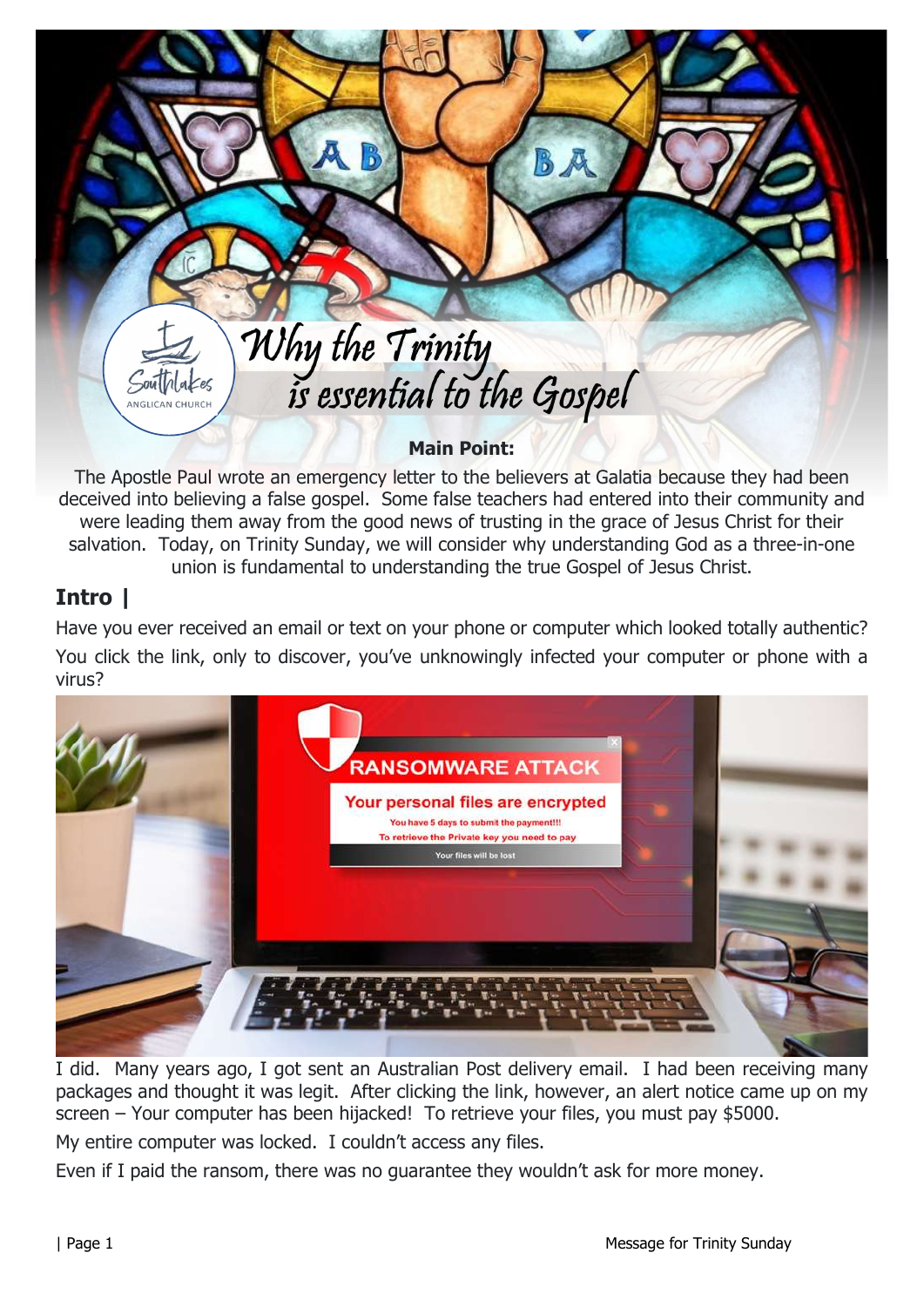While I've described a scenario of the modern, technological world, the same thing was happening about one and half thousand years ago, to a little community of believers who lived in the city of Galatia, near modern day Turkey.

They had been deceived. Their faith had been hijacked. And they were being held in ransom.

If you'd like to open your Bibles to the letter of Galatians.

Today, on Trinity Sunday, we start a new series on this little letter.

Even though it is only short, we mustn't be deceived by its tiny size.

Just like that alert notice which glared at me from my computer, Paul designed this little letter to be an alert notice to these believers!

Sometimes when a computer gets infected with a virus, it still functions, but there are glitches. It may suddenly shut down, or files won't open, or you'll get constant 'unrecoverable disk errors' ... you begin to wonder, 'what's going on here'.

The problem is you've got a virus in your computer and it's has corrupted your hard drive.

Your computer is in captivity to a virus and the only way to get free from it is to remove the virus.

In the same way, the Galatian believers were being held captive to a false Gospel. But, they hadn't worked it out yet. They thought they were doing fine.

So Paul sent them an alert message.

You've been hijacked! Don't you know you've been deceived! What you're believing is dangerous and very wrong! You're in bondage, and you don't know it!

### Point 1 | It is important we know the true and authentic Gospel. Salvation and freedom are found by receiving God's free gift of grace, made possible through is Son Jesus Christ, by the power of the Spirit.

Let me just summarise the whole book, then we'll go back and look at how it relates to the Trinity – because, after all, its Trinity Sunday!

Paul starts in chapter 1 and 2 by challenging the Galatians. First, he summarises the gospel message about the crucified Messiah (see 1:3-4).

Then, he argues that this gospel is what creates the new multi-ethnic family of Jesus and Abraham, (chapters 3 & 4) and then he shows how this gospel is what truly transforms people by the presence and power of the Spirit (chapters 5 & 6).

Did you notice how in describing the Gospel message, Paul needed to identify all members of the Trinity?

The trinitarian nature of God is deeply and integrally intwined with the good news message known as the Gospel.

How, you ask?

Because all three members of the Godhead are involved in our salvation.

First, motivated by self-sacrificing love, God the Father sends His only begotten Son into the world to save sinners (1 John 4:9–10). So, the Father *initiates* salvation.

Second, God the Son, also known as the Incarnate Lord Jesus Christ, accomplishes our salvation by dying in the place of sinners on the cross. Jesus' announcement at His death, "It is finished" (John 19:30) shows the Son *achieves* salvation.

Third, God the Holy Spirit, also called the Advocate or Comforter, applies salvation by His threefold work of convicting people of sin (John 16:8), regenerating hearts (Titus 3:5), and enabling people to confess Christ as Lord (1 Corinthians 12:3). So, the Holy Spirit *enables* salvation.

#### Point 2 | The crisis in Galatia was a salvation issue. Salvation is always initiated by the Father, made possible by the death and resurrection of the Son, through the gift of grace and work of the Spirit.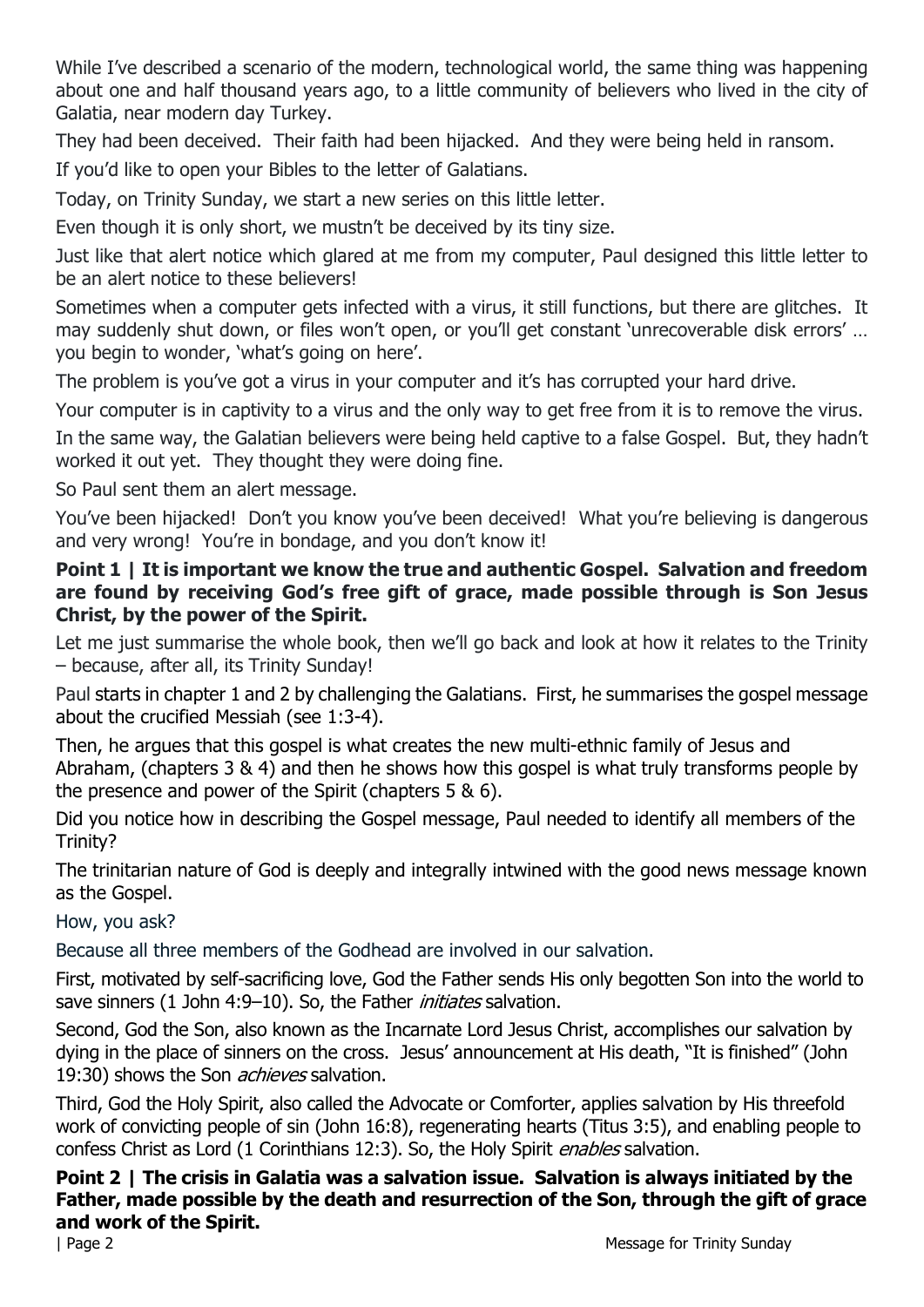And now we come to the part why Paul was so upset with what was happening in Galatia.

Salvation must always be received as a gift. And it is a work which nobody but God contributes to: the Father, Son, and Spirit accomplish it all.

We need all persons of the Godhead for our salvation.

There is no Gospel without the Father sending the Son.

There is no Gospel without the Son laying down his life, due to His love for His Father (John 10:17).

But, there is also no Gospel without the Spirit being released into the world to work in the hearts of people to become aware of their sin and alienation from God (John 16:8)

And it is because this pure message was being threatened, that Paul wrote this emergency letter. He was deeply concerned for their salvation.

While they were not being tempted to turn away from the doctrine of the Trinity – for that term had not yet been formally identified in the Church – they were still being led astray by Jewish Christian 'converts' who did not understand the grace of God.

Because these Jewish Christians didn't understand God's grace, they told these young Galatian believers that they needed to be circumcised in order to be saved.

They evidently also attempted to get the Galatians to mix their Christian faith with other parts of the Old Testament law.

You can read more about this issue in Acts chapter 13 and 14.

The false teachers must have been persuasive. It is clear from this letter that the Galatians were almost completely seduced by these "Judaizers". That's the name given to so-called Jewish-Christian converts who were in fact perverting the gospel they claimed to believe.

To Paul this was no petty issue  $-$  it was a salvation issue.

#### Point 3 | The true good news must be a "Jesus only" Gospel. We are saved by grace alone, through faith alone, in Christ alone.

Paul preached a "Jesus only" gospel. He taught that the way of salvation was "by grace alone, through faith alone, in Christ alone."

The Judaizers taught a "Jesus plus" religion. They didn't deny that Jesus was the Son of God, and they didn't deny his death and resurrection, and they didn't preach against believing in him, but they in essence said, "What Christ started, you need to finish. You must finish the unfinished work of Christ."

In Paul's mind, this was nothing less than an attack on the gospel itself. If the Judaizers prevailed, his work would have been in vain. The doctrine of grace itself was at stake in this controversy.

#### Application | In our desire for salvation and freedom, how can we ensure we too are not deceived? We must hold onto the true Gospel: Salvation is found in Jesus Christ alone.

The letter raises a simple question: Are we saved by believing or by achieving?

Paul is so determined they know the true Gospel, he states it clearly right at the very beginning of his letter.

"Grace and peace to you from God our Father and the Lord Jesus Christ, who gave himself for our sins to rescue us from the present evil age, according to the will of our God and Father, to whom be glory for ever and ever. Amen." (Galatians 1:3-5)

When I was a Scripture teacher I often used this illustration.